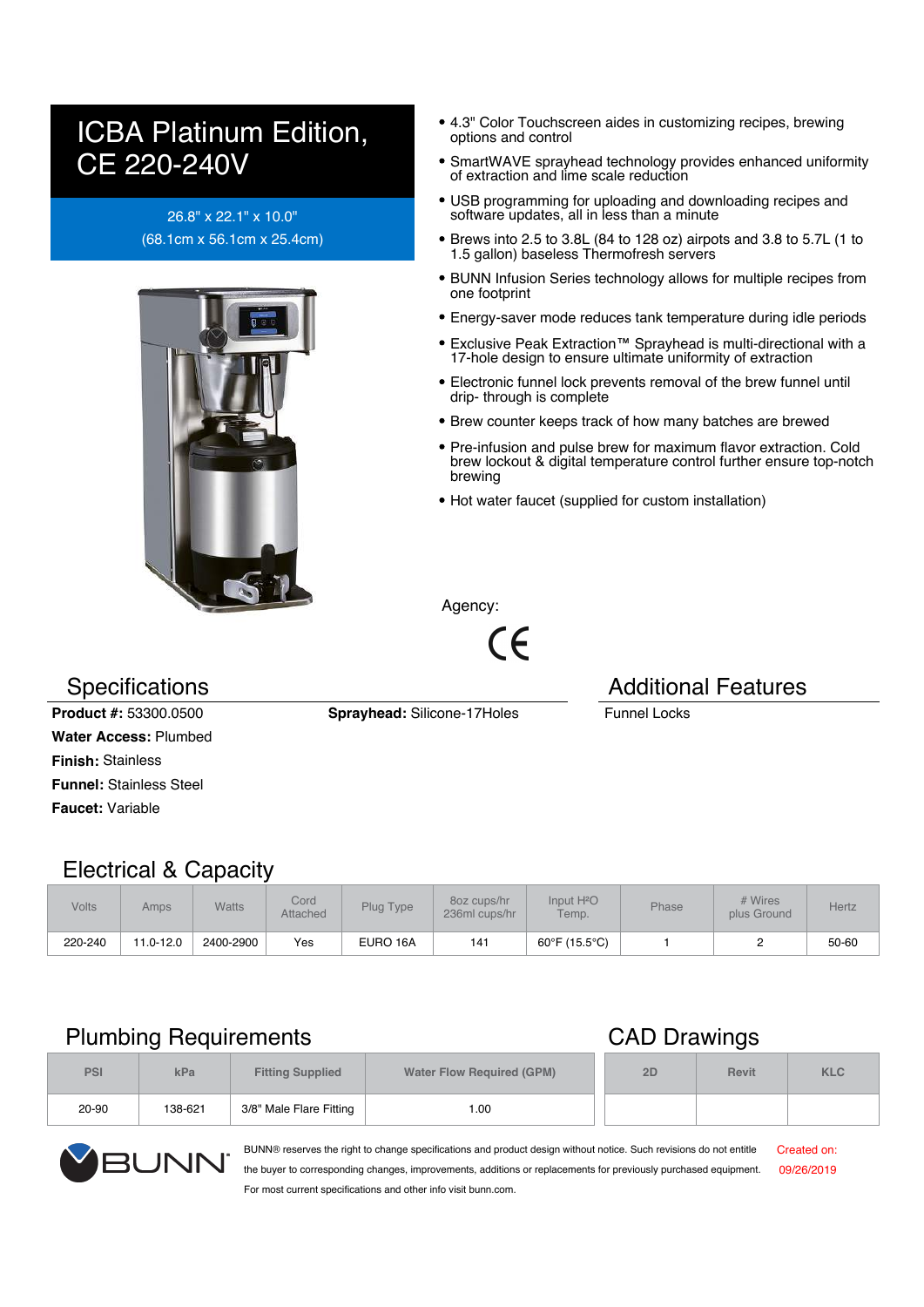

| Unit          |            |          |            | <b>Shipping</b>          |                          |                          |            |                          |
|---------------|------------|----------|------------|--------------------------|--------------------------|--------------------------|------------|--------------------------|
|               | Width      | Height   | Depth      | Width                    | Height                   | Depth                    | Weight     | <b>Volume</b>            |
| English       | $10.0$ in. | 26.8 in. | $22.1$ in. | $\overline{\phantom{a}}$ | $\overline{\phantom{a}}$ |                          | 53.710 lbs | $\overline{\phantom{a}}$ |
| <b>Metric</b> | 25.4 cm    | 68.1 cm  | 56.1 cm    | $\,$                     | $\,$                     | $\overline{\phantom{a}}$ | 24.363 kgs | $\overline{\phantom{a}}$ |



BUNN® reserves the right to change specifications and product design without notice. Such revisions do not entitle the buyer to corresponding changes, improvements, additions or replacements for previously purchased equipment. For most current specifications and other info visit bunn.com.

Created on: 09/26/2019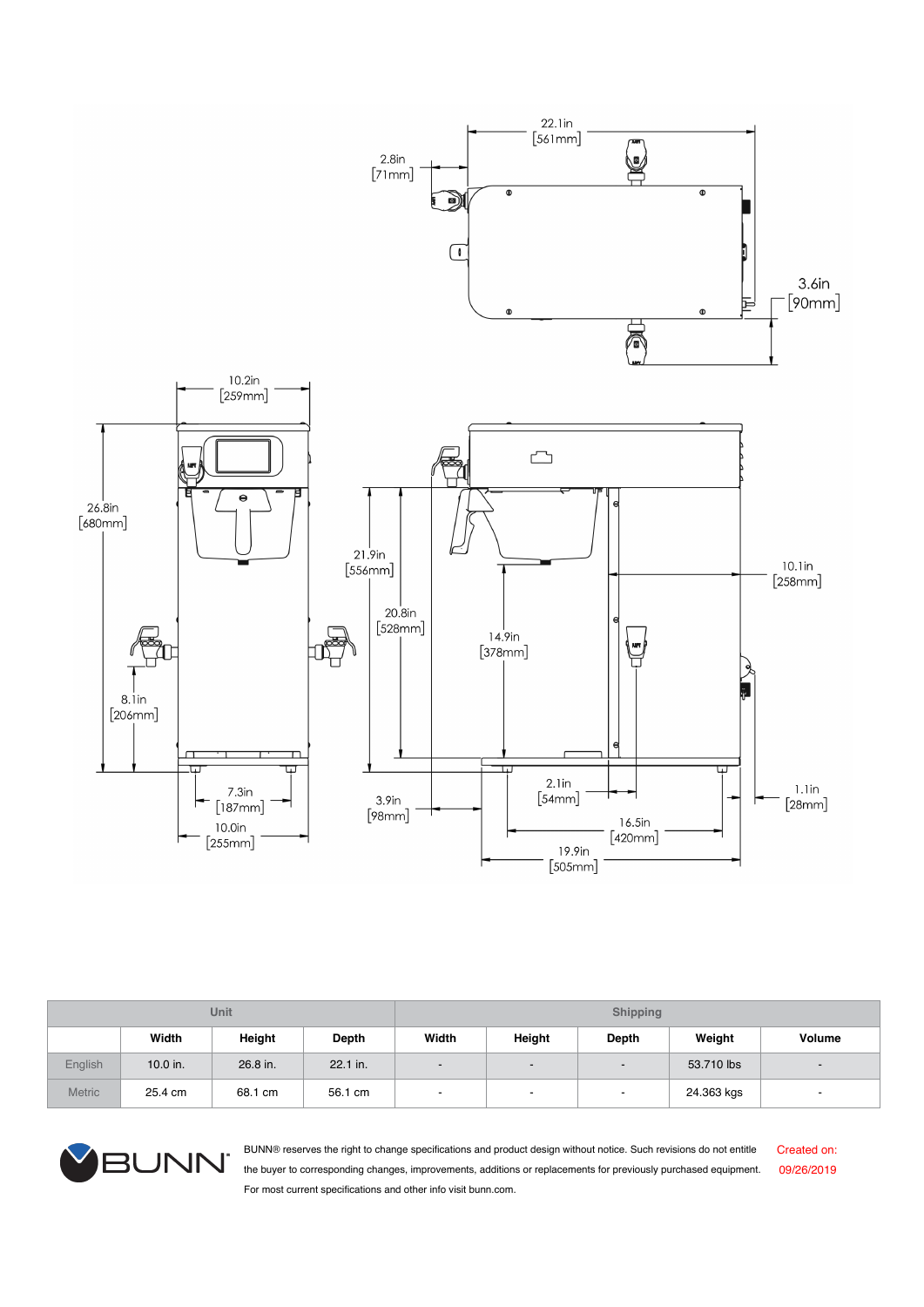## Related Products & Accessories:ICBA Platinum Edition, CE 220-240V(53300.0500)





BUNN® reserves the right to change specifications and product design without notice. Such revisions do not entitle the buyer to corresponding changes, improvements, additions or replacements for previously purchased equipment. 09/26/2019 For most current specifications and other info visit bunn.com. Created on: